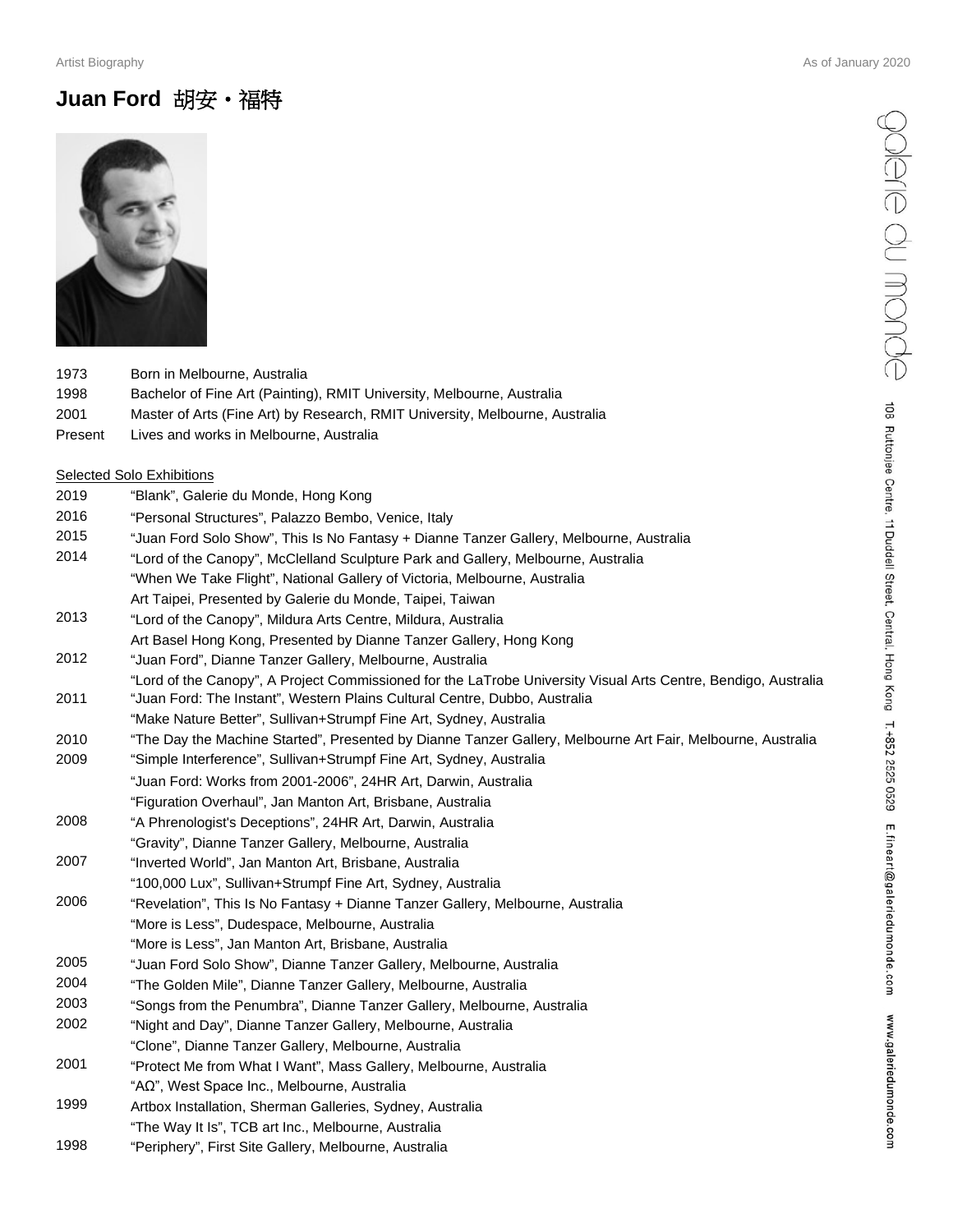## Selected Group Exhibitions

| ごくこく くく                                                                   |
|---------------------------------------------------------------------------|
|                                                                           |
|                                                                           |
|                                                                           |
|                                                                           |
|                                                                           |
|                                                                           |
|                                                                           |
|                                                                           |
|                                                                           |
| i                                                                         |
| 25<br>ś                                                                   |
| 1<br>ı<br>T<br>a i p<br>Q<br>١<br>ć<br>I<br>í<br>i<br>Í<br>Ξ<br>í<br>.com |
| $\vdots$<br>Ś<br><br>ļ<br>Í<br>ׇ֚֘<br>$\ddot{\phantom{0}}$<br>Ĺ           |

| 2020 | <b>POCIOUGO OTOUP EXHIBITIONS</b><br>Taipei Dangdai, Presented by Galerie du Monde, Taipei, Taiwan                                                                                        |
|------|-------------------------------------------------------------------------------------------------------------------------------------------------------------------------------------------|
| 2019 | Young Congo Biennale 2019, Kinshasa, Democratic Republic of Congo                                                                                                                         |
|      | R&M McGivern Prize Finalist Exhibition, ArtSpace at Realm and Maroondah Foundation Estate Gallery, Australia                                                                              |
|      | "Finalist Exhibition, Arthur Guy Memorial Painting Prize", Bendigo Art Gallery, Bendigo, Australia                                                                                        |
|      | Art Basel Hong Kong, Presented by This Is No Fantasy + Dianne Tanzer Gallery, Hong Kong                                                                                                   |
| 2018 | "New Histories", Bendigo Art Gallery, Bendigo, Australia                                                                                                                                  |
|      | "Devil in the Detail", Mornington Peninsula Regional Gallery, Victoria, Australia                                                                                                         |
|      | "Analogue Art in a Digital World", RMIT Gallery, Melbourne, Australia                                                                                                                     |
|      | "A Fine Romance", Gippsland Art Gallery, Melbourne, Australia                                                                                                                             |
|      | "Chaos and Order, 120 Years of Collecting at RMIT", RMIT Gallery, Melbourne, Australia                                                                                                    |
|      | "Sydney Contemporary", Presented by This Is No Fantasy + Dianne Tanzer Gallery, Sydney, Australia                                                                                         |
|      | Art Shenzhen, Presented by Galerie du Monde, Shenzhen, China                                                                                                                              |
|      | "Odile", Curated by David O'Hallaran, Various Venues, City of Dandenong, Melbourne, Australia                                                                                             |
| 2017 | "Romancing the Skull", Ballarat Art Gallery, Victoria, Australia                                                                                                                          |
|      | "Artist Profile: Australian Painters 2007-2017", Orange Regional Gallery, New South Wales, Australia                                                                                      |
|      | "A Small Show of Imperfect Paintings", Trocadero Art Space, Victoria, Australia                                                                                                           |
|      | "From Tears to Tsunami", ArtSpace at Realm, Victoria, Australia                                                                                                                           |
|      | "Sydney Contemporary", Presented by This Is No Fantasy + Dianne Tanzer Gallery, Sydney, Australia                                                                                         |
| 2016 | Art16 Art Fair, Presented by This Is No Fantasy + Dianne Tanzer Gallery, London, UK                                                                                                       |
|      | The Archibald and Wynne Prizes, Art Gallery of New South Wales, Sydney, Australia                                                                                                         |
| 2015 | "Birds: Flight Paths in Australian Art", Mornington Peninsula Regional Gallery, Victoria, Australia                                                                                       |
|      | "21 <sup>st</sup> Century Hyperrealism", Daejeon Museum of Art, Daejeon, South Korea                                                                                                      |
|      | "5 <sup>th</sup> Nakanojo Biennale", Gunma Prefecture, Japan                                                                                                                              |
|      | "The Archibald Prize Finalists Exhibition", Art Gallery NSW, Touring Australia 2014 - 2015<br>Art Stage Singapore, Presented by Galerie du Monde, Singapore                               |
|      | "2015 Group Exhibition", Sullivan+Strumpf Fine Art, Sydney, Australia                                                                                                                     |
|      | "Conflicted: Adversaries in Art"; Town Hall Gallery, Melbourne, Australia                                                                                                                 |
|      | Art15 London, Presented by Galerie du Monde, London, UK                                                                                                                                   |
|      | Sydney Contemporary, Presented by This Is No Fantasy + Dianne Tanzer Gallery, Sydney, Australia                                                                                           |
|      | "The Arthur Guy Memorial Painting Prize", Bendigo Art Gallery, Bendigo, Australia                                                                                                         |
| 2014 | "In the Flesh", National Portrait Gallery, Canberra, Australia                                                                                                                            |
|      | "Composing Common Worlds", Town Hall Gallery, Melbourne, Australia                                                                                                                        |
|      | Melbourne Art Fair, Presented by This is No Fantasy + Dianne Tanzer Gallery, Melbourne, Australia                                                                                         |
|      | "2014 Archibald Prize Finalists Exhibition", Art Gallery NSW, Touring Australia 2014-2015                                                                                                 |
|      | Side Project, Academy of Design Australia, Australia                                                                                                                                      |
|      | "Made to Last: The Conservation of Art", NETS Touring Exhibition, Gallery+Sculpture Park,                                                                                                 |
|      | Charles Darwin University Art Gallery, Brinkin, Australia                                                                                                                                 |
|      | "The Medium is the Message", La Trobe University Museum of Art, Victoria, Australia<br>"FloraXFauna", Womanorial Texas, Online Exhibition Curated by Haley Kattner Allen, Gabriela Ochoa, |
|      | Deirdre Milionis, Australia                                                                                                                                                               |
|      | "Tools of the Trade Project", Paul Nache Gallery, Gisborne, New Zealand                                                                                                                   |
| 2013 | "Melbourne Now", National Gallery of Victoria, Melbourne, Australia                                                                                                                       |
|      | "Finalist Exhibition, Arthur Guy Memorial Prize", Bendigo Art Gallery, Bendigo, Australia                                                                                                 |
|      | Mildura Palimpsest Biennale #9, Mildura, Australia                                                                                                                                        |
|      | Auckland Art Fair, Presented by Dianne Tanzer Gallery, Auckland, New Zealand                                                                                                              |
|      | "Please Allow Me to Introduce Myself", Strange Neighbour, Melbourne, Australia                                                                                                            |
|      | "Made to Last: The Conservation of Art", NETS Touring Exhibition, Art Gallery of Ballarat, Wangaratta Art Gallery,                                                                        |
|      | QUT Art Museum, Manningham Art Gallery, Australia<br>"Archibald Prize Finalists Exhibition", Art Gallery of New South Wales, Sydney, Touring Australia 2012-2013                          |
| 2012 | "Hotel de Immigrantes", Curated by Tomasz Wendland, Parallel Program to Manifesta 9, Belgium                                                                                              |
|      | "Archibald Prize Finalists Exhibition", Art Gallery of New South Wales, Sydney, Touring Australia 2012-2013                                                                               |
|      | "Wynne Prize Finalists Exhibition", Art Gallery of New South Wales, Sydney, Australia                                                                                                     |
|      |                                                                                                                                                                                           |

"Sub12", The Substation, Melbourne, Australia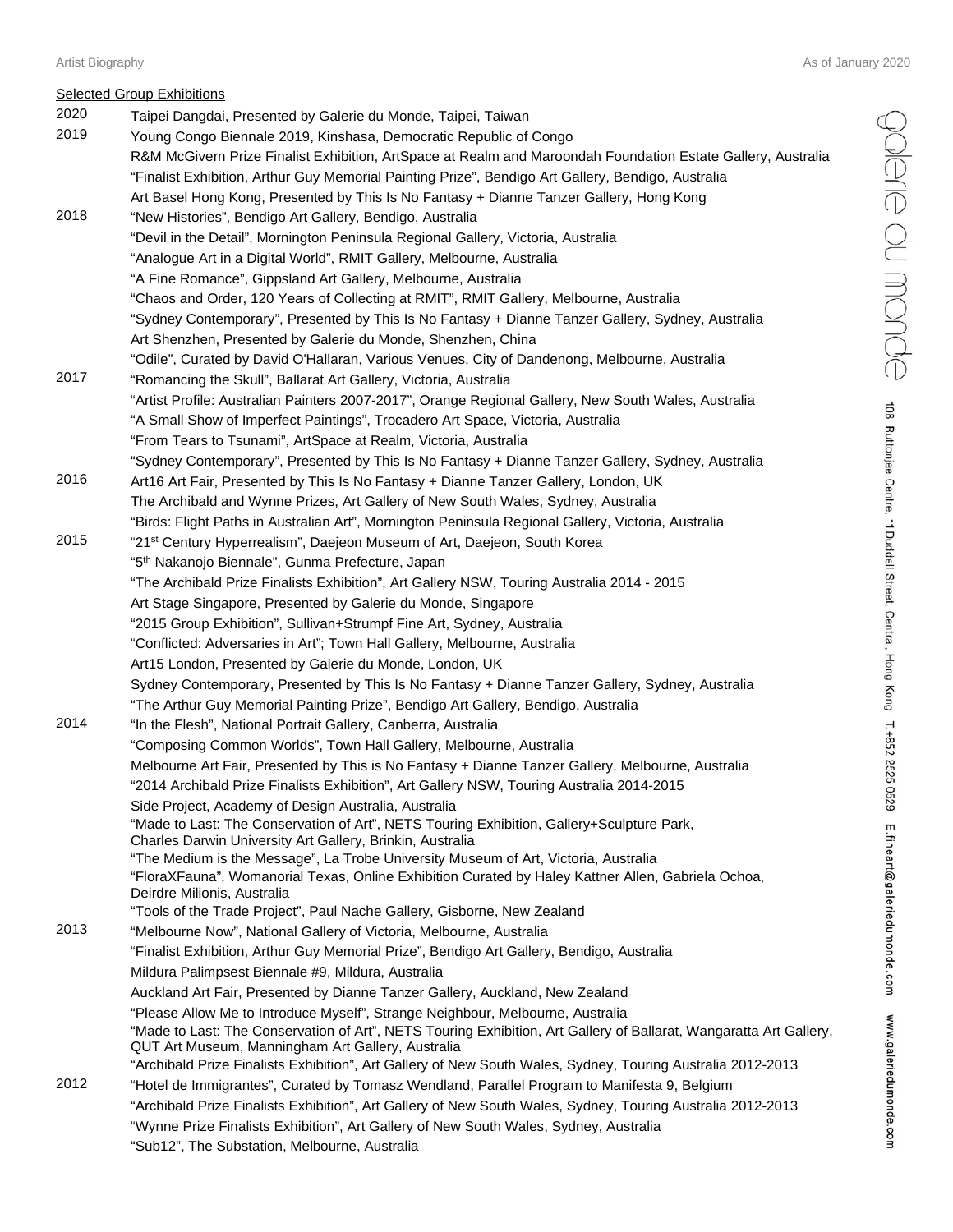edne du monde

108 Ruttonjee Centre, 11 Duddell Street, Central, Hong Kong T.+852 2525 0529 E.fineart@galeriedumonde.com www.galeriedumonde.com

| 2012 | "Lie of the Land", Embassy of Australia, Washington, USA                                                                                                                                        |
|------|-------------------------------------------------------------------------------------------------------------------------------------------------------------------------------------------------|
|      | "Revealed: Inside the Private Collections of South Australia"; Samstag Museum, Adelaide, Australia                                                                                              |
|      | "Juan Ford and Shaun O'Connor", Krause Gallery, New York, USA                                                                                                                                   |
|      | "Signal 8: Storm", The Cat Street Gallery, Hong Kong                                                                                                                                            |
|      | "Made to Last: The Conservation of Art", NETS Touring Exhibition Curated by Sherryn Vardy and                                                                                                   |
|      | Sophie Lewincamp, Latrobe Regional Gallery, Australia                                                                                                                                           |
|      | "The Rockhampton Gold Award, Inaugural Invitational Prize", Rockhampton Art Gallery, Queensland, Australia                                                                                      |
|      | "SSFA12", Sullivan+Strumpf Fine Art, Sydney, Australia                                                                                                                                          |
|      | "A4 Art", Westspace, Melbourne, Australia                                                                                                                                                       |
| 2011 | Art Stage Singapore, Presented by Sullivan+Strumpf Fine Art, Singapore                                                                                                                          |
|      | "Double Vision", McClelland Gallery and Sculpture Park, Melbourne, Australia                                                                                                                    |
|      | "Wattle", The Cat Street Gallery, Hong Kong                                                                                                                                                     |
|      | "Trans", Footscray Community Arts Centre, Melbourne, Australia                                                                                                                                  |
|      | "High Definition - New Realist Painting", Paradise Hills, Melbourne, Australia                                                                                                                  |
|      | "High Definition - New Realist Painting", Austin Tung Gallery, Melbourne, Australia                                                                                                             |
|      | "SSFA11", Sullivan+Strumpf Fine Art, Sydney, Australia                                                                                                                                          |
| 2010 | "Outside In", McClelland Gallery and Sculpture Park, Melbourne, Australia                                                                                                                       |
|      | "Basil Sellers Art Prize", Ian Potter Museum of Art, University of Melbourne, Melbourne, Australia                                                                                              |
|      | "Present Tense", National Portrait Gallery, Canberra, Australia                                                                                                                                 |
|      | "Understory", Devonport Regional Gallery, Devonport, Australia                                                                                                                                  |
|      | "Wynne Prize", Art Gallery of New South Wales, Sydney, Australia                                                                                                                                |
|      | "Imaging the Apple", AC Institute (Direct Chapel), New York, USA                                                                                                                                |
|      | "The Shilo Project", National Trust S.H. Ervin Gallery, Sydney, Australia                                                                                                                       |
|      | " SSFA10", Sullivan+Strumpf Fine Art, Sydney, Australia                                                                                                                                         |
| 2009 |                                                                                                                                                                                                 |
|      | "Murray Darling Palimpsest", Mildura Arts Festival 2009, Wentworth Gaol, Mildura, Australia<br>"Finalist Exhibition - Sir John Sulman Prize", Art Gallery of New South Wales, Sydney, Australia |
|      | "Finalist Exhibition - Doug Moran National Portrait Prize", State Library of New South Wales, Sydney, Australia                                                                                 |
|      | "Finalist Exhibition - Arthur Guy Memorial Painting Prize", Bendigo Art Gallery, Bendigo, Australia                                                                                             |
|      | "The Space in Between - Book Project", Wagga Wagga Art Gallery, New South Wales, Australia                                                                                                      |
|      |                                                                                                                                                                                                 |
|      | "The Skin Show", Shifted Visual Art Space, Melbourne, Australia                                                                                                                                 |
|      | "The Shilo Project", Ian Potter Museum of Art, University of Melbourne, Melbourne, Australia                                                                                                    |
|      | "Now & Then", Campbelltown Arts Centre, Sydney, Australia                                                                                                                                       |
|      | "A Natural World", Glen Eira City Gallery, Glen Eira, Australia                                                                                                                                 |
| 2008 | "SSFA09", Sullivan+Strumpf Fine Art, Sydney, Australia                                                                                                                                          |
|      | "Contemporary Australia: Optimism", Queensland Gallery of Modern Art, Brisbane, Australia                                                                                                       |
|      | "Neo-Goth: Back in Black", University of Queensland Art Museum, Brisbane, Australia                                                                                                             |
|      | "A Strange Façade", Gippsland Regional Art Gallery, Gippsland, Australia                                                                                                                        |
|      | "A4 Art", Westspace, Melbourne, Australia                                                                                                                                                       |
|      | "When You Think About Art", George Paton Gallery, Melbourne, Australia                                                                                                                          |
|      | "The Space in Between", Bendigo Art Gallery, Bendigo, Australia                                                                                                                                 |
|      | "Eye to I", Warrnambool Art Gallery, Warrnambool, Australia                                                                                                                                     |
|      | "SSFA08", Sullivan+Strumpf Fine Art, Sydney, Australia                                                                                                                                          |
| 2007 | "The Far Side of the Moon", McClelland Gallery and Sculpture Park, Melbourne, Australia                                                                                                         |
|      | "City of Perth Art Award", Perth Town Hall, Perth, Australia                                                                                                                                    |
|      | "University of Queensland National Artist's Self-Portrait Prize", University of Queensland Art Museum, Brisbane,                                                                                |
|      | Australia                                                                                                                                                                                       |
|      | "Eye to I", Art Gallery of Ballarat, Ballarat, Australia                                                                                                                                        |
|      | "The Year in Art", S.H. Ervin Gallery, Sydney, Australia                                                                                                                                        |
|      | "The Redlands Westpac Art Prize", Mosman Art Gallery, Sydney, Australia                                                                                                                         |
|      | "Apropos - Human Rights in Art", Bus 117, Presented by 2007 Human Rights and Film Festival, Melbourne,<br>Australia                                                                             |
|      | Human Rights and Film Festival, Melbourne, Australia                                                                                                                                            |
|      | "SSFA07", Sullivan & Strumpf Fine Art, Sydney, Australia                                                                                                                                        |
|      | "A4 Art", Westspace, Melbourne, Australia                                                                                                                                                       |
|      | "Prometheus Art Prize", All Saints Anglican School, Gold Coast, Australia                                                                                                                       |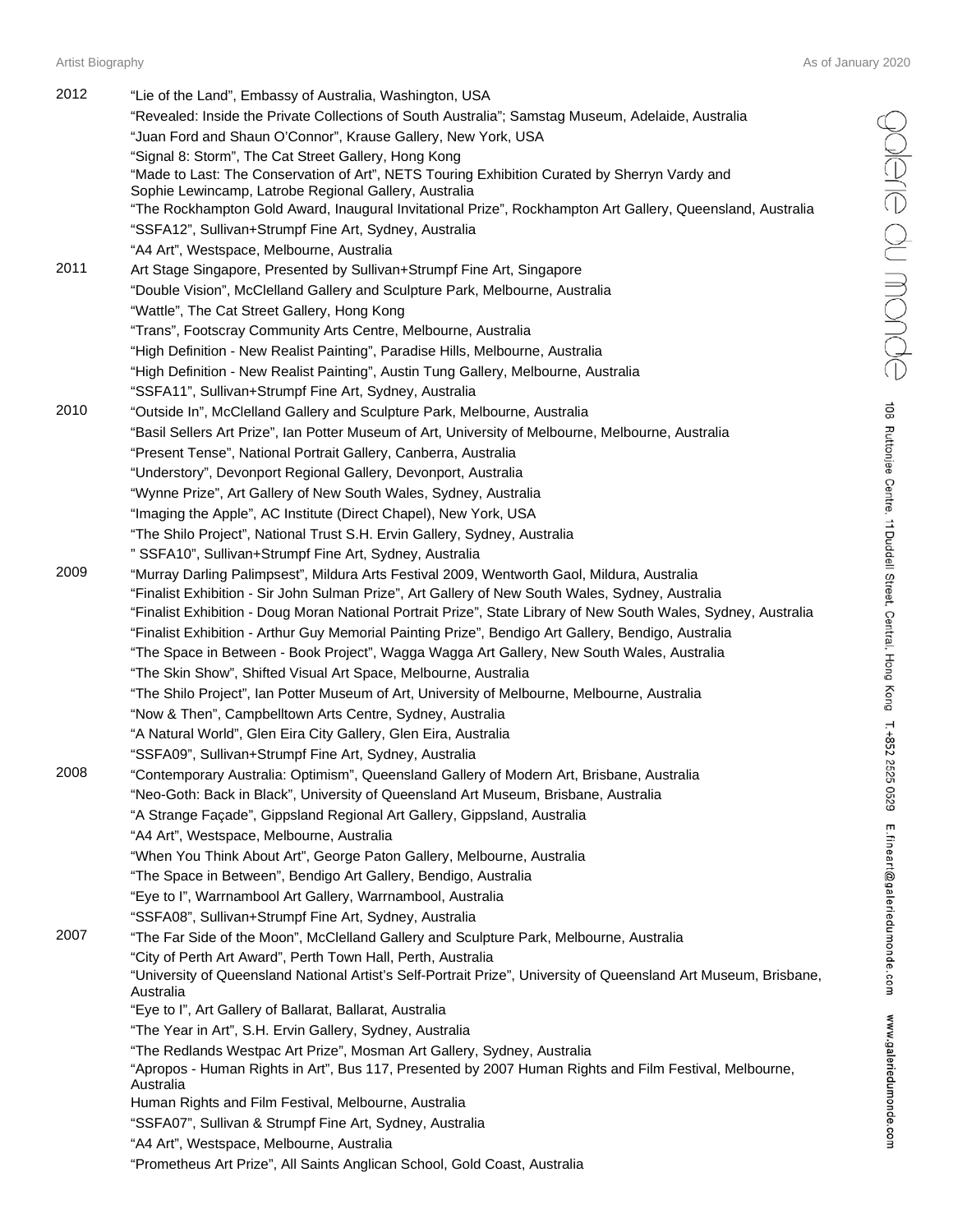| 2007 | "The Space in Between", Victoria College of the Arts, Margaret Lawrence Gallery, University of<br>MelbourneMelbourne; Bendigo Art Gallery, Bendigo, Australia<br>"Royal Rumble 2", Kings ARI, Melbourne, Australia |
|------|--------------------------------------------------------------------------------------------------------------------------------------------------------------------------------------------------------------------|
| 2006 | "Behind You", Underground - RMIT Union Collection Retrospective, Melbourne, Australia<br>"Overlap", The Sainsbury Gallery, Rome, Italy                                                                             |
|      | "Flaming Youth", Orange Regional Gallery, New South Wales, Australia                                                                                                                                               |
|      | "Fisher's Ghost Art Award", Campbelltown Art Centre, Sydney, Australia                                                                                                                                             |
|      | "A4 Art - Reunion", Westspace, Melbourne, Australia                                                                                                                                                                |
|      | "The Sunshine Coast Art Prize", Caloundra Regional Gallery, Queensland, Australia                                                                                                                                  |
|      | "A portable model of", La Trobe Regional Gallery, Melbourne, Australia                                                                                                                                             |
|      | "Where the Beep Hell are Ya?", Kings Artist Run Initiative, Melbourne, Australia                                                                                                                                   |
| 2005 | "The Arthur Guy Memorial Painting Prize", Bendigo Art Gallery, Bendigo, Australia                                                                                                                                  |
|      | "Salon des Refuses", S.H. Ervin Gallery, Sydney, Australia                                                                                                                                                         |
|      | "The Year in Art", S.H. Ervin Gallery, Sydney, Australia                                                                                                                                                           |
|      | "A Portable Model of", Plimsoll Gallery, University of Tasmania, Hobart, Australia                                                                                                                                 |
|      | "This Urban World", Devonport Regional Gallery, Tasmania, Australia                                                                                                                                                |
|      | "Selekta", Westspace, Melbourne, Australia                                                                                                                                                                         |
|      | "ABN Amro Emerging Artist Prize", ABN Amro Offices, Sydney and Melbourne, Australia                                                                                                                                |
|      | "Australian Icons Framed", National Trust fundraiser, Hotel Sofitel Wentworth, Sydney, Australia                                                                                                                   |
|      | "Exposure", Trocadero Artspace, Melbourne, Australia                                                                                                                                                               |
|      | "Why are you showing here?", Trocadero Artspace, Melbourne, Australia                                                                                                                                              |
| 2004 | "Satellite Cities and Tabloid Life", Monash University Gallery, Melbourne, Australia<br>"Fletcher Jones Art Prize", Geelong Art Gallery, Geelong, Australia                                                        |
|      | "Address Book", Bus Gallery, Melbourne, Australia                                                                                                                                                                  |
|      | "Salon des Refuses", S.H. Ervin Gallery, Sydney, Australia                                                                                                                                                         |
|      | Melbourne Contemporary Art Fair, Melbourne, Australia                                                                                                                                                              |
|      | "ABN Amro Emerging Artists Prize", ABN Amro Offices, Sydney and Melbourne, Australia                                                                                                                               |
|      | "Australian Multiculturalism in the 21 <sup>st</sup> Century", Manningham Art Gallery, Melbourne, Australia<br>"Imaging the Apple", National Touring Exhibition, Curated by John R. Neeson, Australia              |
| 2003 | "SBS/Federation Square Contemporary Art Prize Federation Square", Melbourne, Australia                                                                                                                             |
|      | "Nth Art", Nth Art, London, UK                                                                                                                                                                                     |
|      | "Melbourne X", Canberra Contemporary Art Space, Canberra, Australia                                                                                                                                                |
|      | "Melbourne X", Sydney College of the Arts Gallery, University of Sydney, Sydney, Australia                                                                                                                         |
|      | "Glacier: Contemporary Painting", touring exhibition, Queensland and Victoria, Australia                                                                                                                           |
|      | "Headspace", National Neuroscience Faculty, University of Melbourne, Melbourne, Australia                                                                                                                          |
|      | "The Arthur Guy memorial Painting Prize", Bendigo Art Gallery, Bendigo, Australia                                                                                                                                  |
|      | "Posted", MOP Projects, Sydney, Australia                                                                                                                                                                          |
|      | "The Robert Jacks Drawing Prize", Bendigo Art Gallery, Bendigo, Australia                                                                                                                                          |
|      | "Conrad Jupiters Art Prize", Gold Coast City Art Gallery, Gold Coast, Australia                                                                                                                                    |
|      | "The Brett Whiteley Travelling Art Scholarship", Brett Whiteley Studio, Sydney, Australia                                                                                                                          |
|      | "Royal Rumble", Kings Contemporary Art Spaces, Melbourne, Australia                                                                                                                                                |
| 2002 | "Geelong Contemporary Art Prize", Geelong Art Gallery, Geelong, Australia                                                                                                                                          |
|      | Melbourne Contemporary Art Fair, Melbourne, Australia                                                                                                                                                              |
| 2001 | "The Siemens Art Prize", RMIT Gallery, University of Melbourne, Melbourne, Australia                                                                                                                               |
|      | "Melbourne x 8", Gallery 482, Brisbane, Australia                                                                                                                                                                  |
|      | "Look See: Five Contemporary Painters", Monash University Gallery, Clayton, Australia                                                                                                                              |
|      | "Glacier: Contemporary Painting", RMIT Gallery, Melbourne, Australia                                                                                                                                               |
|      | "The Mediated Portrait / Image in Painting and Drawing", Mass Gallery, Melbourne, Australia                                                                                                                        |
|      | "2001 Whyalla Art Prize", Whyalla, Australia                                                                                                                                                                       |
|      | "The Space in Between", Platform, Melbourne, Australia                                                                                                                                                             |
|      | "Eat My Art", TCB art Inc., Melbourne, Australia                                                                                                                                                                   |
| 2000 | "Conrad Jupiters Art Prize", Gold Coast City Art Gallery, Gold Coast, Australia                                                                                                                                    |
|      | "A Brush with Death", La Trobe St Gallery, Melbourne, Australia                                                                                                                                                    |
| 1999 | "RMIT Fine Art", Presented by Yuan-Ze University, Taoyuan, Taiwan                                                                                                                                                  |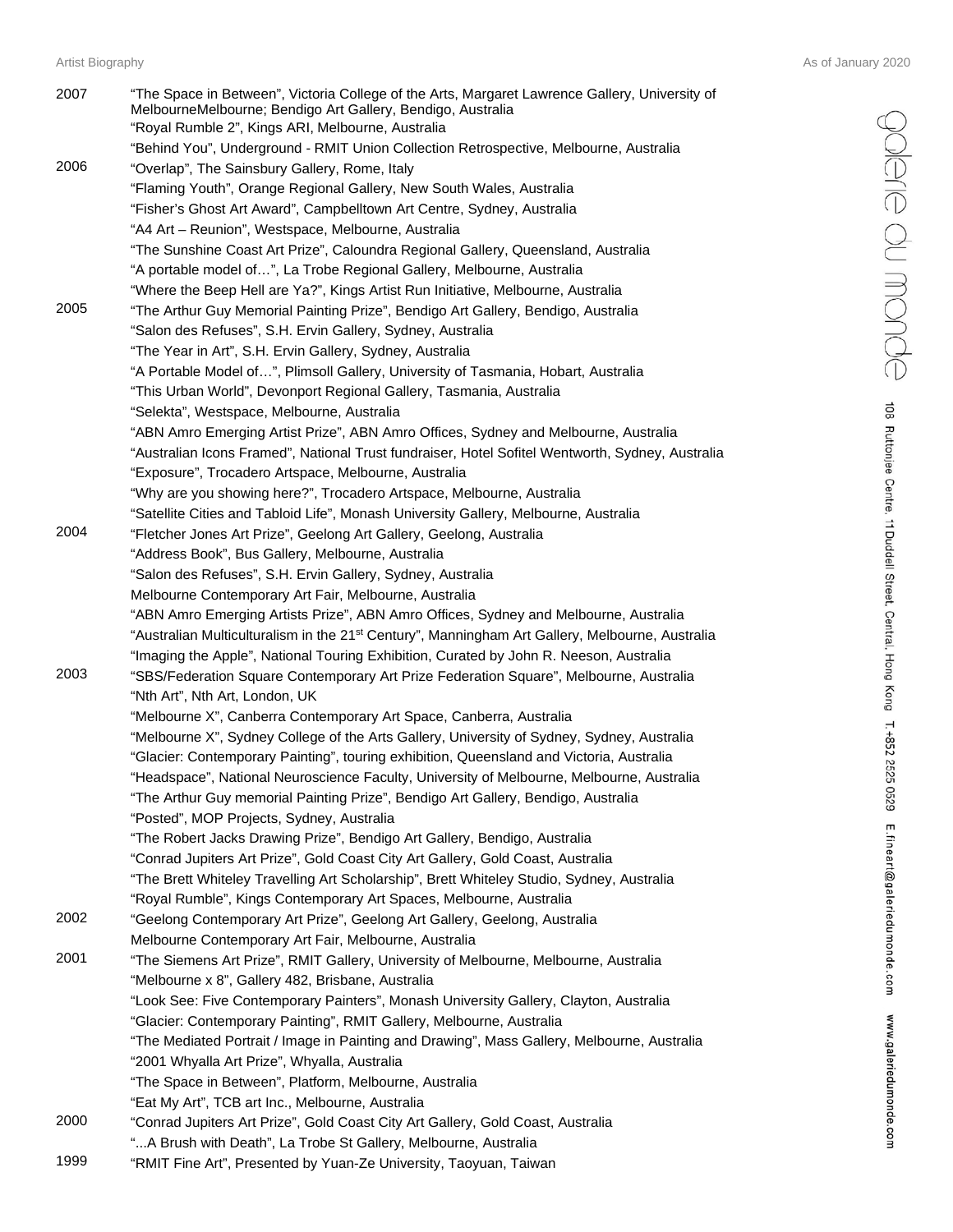| 1999 | "Darebin - Latrobe Acquisitive Art Prize", Bundoora Park Homestead, Melbourne, Australia |
|------|------------------------------------------------------------------------------------------|
|      | "Project One", George Paton Gallery, Melbourne, Australia                                |
|      | "Artzine", Spencer Street Gallery, Melbourne, Australia                                  |
|      | "The New Collectable", First Site Gallery, Melbourne, Australia                          |
|      | "2 Years of Span", Span Galleries, Melbourne, Australia                                  |
| 1998 | "RMIT Fine Art", Presented by Hong Kong Arts Centre, Hong Kong                           |
|      | "The Victorian Campus Art Prize", George Paton Gallery, Melbourne, Australia             |
|      | "RMIT Honours Graduate Show", 101 Collins Street Annex, Melbourne, Australia             |
|      |                                                                                          |

1997 "Love Arm Live", Melbourne Fringe Festival, Melbourne, Australia "Contingency", Span Galleries, Melbourne, Australia

#### Awards/ Grants/ Residencies

| 2015 | New Work Grant, Australia Council for the Arts, Australia |  |  |  |  |
|------|-----------------------------------------------------------|--|--|--|--|
|------|-----------------------------------------------------------|--|--|--|--|

- 2013 New Work Grant Established, Australia Council for the Arts, Australia
- 2011 OMI International Arts Centre Residency, New York, USA
- 2010 Basil Sellers Art Prize, Ian Potter Museum of Art, University of Melbourne, Melbourne, Australia; People's Choice Award Winner, Australia
	- New Work Grant, Australia Council for the Arts, Australia
		- Bundanon Studio Residency, Nowra, Australia
		- Art Vault Residency, Mildura, Australia
- 2006 Fisher's Ghost Art Award, Campbelltown Arts Centre, Campbelltown, Open Award, Australia Australia Council for the Arts, Studio Residency, Rome, Italy
- 2004 Fletcher Jones Contemporary Art Prize, Geelong Gallery, Geelong, Winner, Australia ABN Amro Emerging Artist Prize, Sydney, People's Choice Award Winner, Australia
- 2004 Salon des Refuses, S.H. Ervin Gallery, Sydney, Holding Redlich People's Choice Award Winner, Australia
- 2003 Conrad Jupiters Art Prize Winner, Gold Coast City Art Gallery, Gold Coast, Winner, Australia
- 2002 Australia Council New Work Grant, Australia
- The Siemens Art Prize, RMIT Gallery, University of Melbourne, Australia
- 2001 Whyalla Art Prize, Whyalla, Winner, Australia
- 1998 Victorian Campus Art Prize, Award for Critical Merit, Australia
- 1996 RMIT Union Arts Grant Recipient, RMIT University, Australia

#### Selected Public Collections

Artbank, Australia Bendigo Art Gallery, Bendigo, Australia Campbelltown Arts Centre, Sydney, Australia City of Whyalla, Australia Fidelity International Ltd. Geelong Art Gallery, Geelong, Australia Gold Coast City Art Gallery, Gold Coast, Australia La Trobe University, Melbourne, Australia Macquarie Group Collection, Australia McClelland Gallery and Sculpture Park, Melbourne, Australia Monash University Museum of Art, Caulfield East, Australia National Gallery of Victoria, Melbourne, Australia Parliament of Victoria, Melbourne, Australia Private Collections in Australia and Overseas RMIT University and RMIT Union Arts, Australia Trinity College, University of Melbourne, Melbourne, Australia TXU, Australia Victorian Energy Ombudsman Ltd., Australia Westin Hotel, Sydney, Australia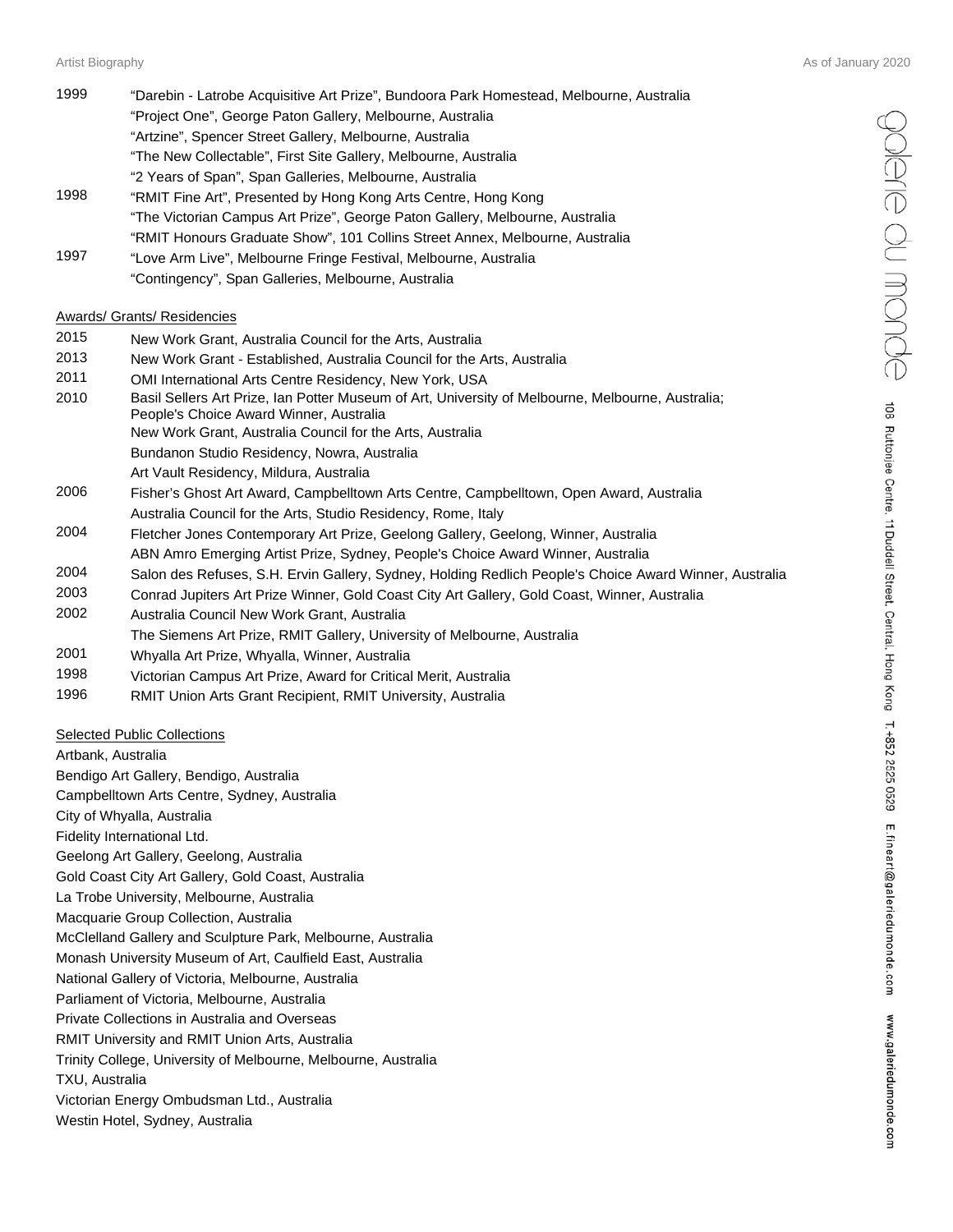# **Juan Ford** 胡安•福特



- 1973 生於澳洲墨爾本
- 1998 畢業於澳洲墨爾本皇家理工大學美術學士(繪畫)
- 2001 畢業於澳洲墨爾本皇家理工大學研究所文學碩士(美術)
- 現今 居住及工作於香港澳洲墨爾本

## 部分個展

| 2019 | Blank,世界畫廊,香港                                                   |
|------|-----------------------------------------------------------------|
| 2016 | Personal Structures, Palazzo Bembo, 威尼斯, 意大利                    |
| 2015 | 胡安·福特個展, This Is No Fantasy + Dianne Tanzer 畫廊,墨爾本,澳洲           |
| 2014 | Lord of the Canopy,麥克萊蘭雕塑公園和美術館,墨爾本,澳洲                          |
|      | When We Take Flight, 維多利亞國家美術館, 墨爾本, 澳洲                         |
|      | 台北國際藝術博覽會,世界畫廊項目,台北,台灣                                          |
| 2013 | Lord of the Canopy, 米爾杜拉藝術中心, 米爾杜拉, 澳洲                          |
|      | 巴塞爾藝術展香港展會,Dianne Tanzer 畫廊項目,香港                                |
| 2012 | 胡安•福特個展, Dianne Tanzer 書廊,墨爾本,澳洲                                |
|      | Lord of the Canopy, LaTrobe 大學視覺藝術中心委託項目, 本迪戈, 澳洲               |
| 2011 | Juan Ford: The Instant, Western Plains Cultural Centre, 達博, 澳洲  |
|      | Make Nature Better, Sullivan+Strumpf Fine Art 畫廊,悉尼,澳洲          |
| 2010 | The Day the Machine Started, Dianne Tanzer 畫廊項目,墨爾本藝術博覽會,墨爾本,澳洲 |
| 2009 | Simple Interference, Sullivan+Strumpf Fine Art 畫廊,悉尼,澳洲         |
|      | Juan Ford: Works from 2001-2006, 24HR Art,達爾文,澳洲                |
|      | Figuration Overhaul, Jan Manton Art 畫廊, 布里斯班,澳洲                 |
| 2008 | A Phrenologist's Deceptions, 24HR Art, 達爾文,澳洲                   |
|      | Gravity, Dianne Tanzer 畫廊, 墨爾本, 澳洲                              |
| 2007 | Inverted World, Jan Manton Art 畫廊, 布里斯班, 澳洲                     |
|      | 100,000 Lux,Sullivan+Strumpf Fine Art 畫廊,悉尼,澳洲                  |
| 2006 | Revelation, This Is No Fantasy + Dianne Tanzer 畫廊, 墨爾本, 澳洲      |
|      | More is Less, Dudespace 畫廊, 墨爾本, 澳洲                             |
|      | More is Less,Jan Manton Art 畫廊,布里斯班,澳洲                          |
| 2005 | 胡安•福特個展, Dianne Tanzer 畫廊,墨爾本,澳洲                                |
| 2004 | The Golden Mile, Dianne Tanzer 畫廊,墨爾本,澳洲                        |
| 2003 | Songs from the Penumbra, Dianne Tanzer 畫廊, 墨爾本, 澳洲              |
| 2002 | Night and Day, Dianne Tanzer 畫廊, 墨爾本, 澳洲                        |
|      | Clone, Dianne Tanzer 書廊,墨爾本,澳洲                                  |
| 2001 | Protect Me from What I Want,Mass 畫廊,墨爾本,澳洲                      |
|      | AΩ, 西城空間, 墨爾本, 澳洲                                               |
| 1999 | Artbox Installation, Sherman 畫廊,悉尼,澳洲                           |
|      | The Way It Is, TCB art Inc, 墨爾本, 澳洲                             |
| 1998 | Periphery, First Site 畫廊, 墨爾本, 澳洲                               |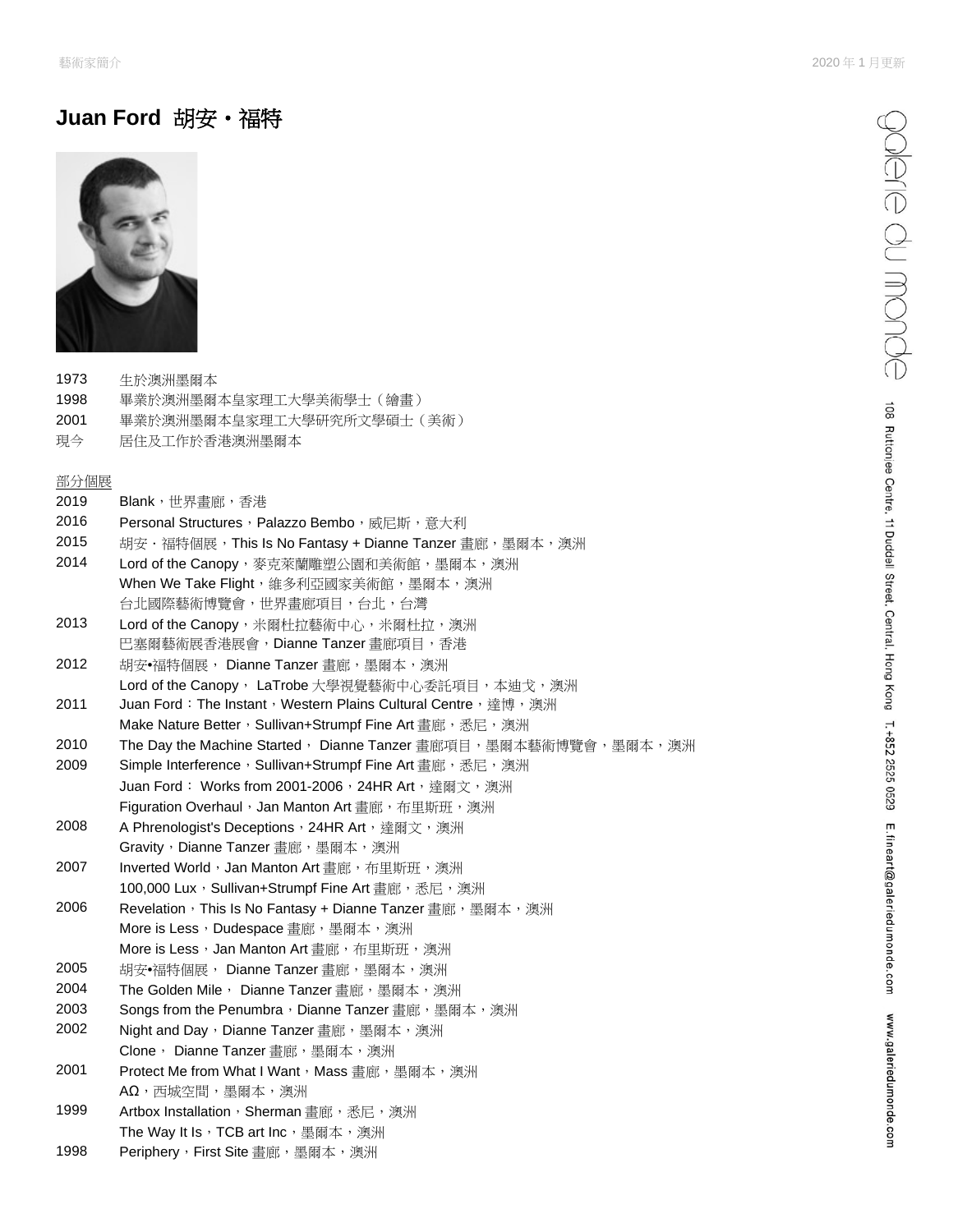edne du monde

108 Ruttonjee Centre, 11 Duddell Street, Central, Hong Kong T. +852 2525 0529 E.fineart@galeriedumonde.com www.galeriedumonde.com

| 部分群展 |                                                                                                                                                             |
|------|-------------------------------------------------------------------------------------------------------------------------------------------------------------|
| 2020 | 台北當代藝術博覽會,世界畫廊項目,台北,台灣                                                                                                                                      |
| 2019 | 剛果青年雙年展 2019,金夏沙,剛果民主共和國                                                                                                                                    |
|      | R&M McGivern 藝術獎入圍群展,ArtSpace at Realm 及 Maroondah Federation Estate 美術館,澳洲                                                                                 |
|      | Arthur Guy 紀念繪畫大獎群展,本迪戈美術畫廊,本迪戈,澳洲                                                                                                                          |
|      | 巴塞爾藝術展香港展會,This Is No Fantasy + Dianne Tanzer 畫廊項目,香港                                                                                                       |
| 2018 | New Histories, 本迪戈美術畫廊, 本迪戈, 澳洲                                                                                                                             |
|      | Devil in the Detail, Mornington Peninsula Regional 畫廊, 維多利亞, 澳洲                                                                                             |
|      | Analogue Art in a Digital World, 皇家理工大學畫廊, 墨爾本, 澳洲                                                                                                          |
|      | A Fine Romance, Gippsland Art 畫廊, 墨爾本, 澳洲                                                                                                                   |
|      | Chaos and Order,120 Years of Collecting at RMIT,皇家理工大學畫廊,墨爾本,澳洲                                                                                             |
|      | Sydney Contemporary,This Is No Fantasy + Dianne Tanzer 畫廊項目,悉尼,澳洲                                                                                           |
|      | 藝術深圳,世界畫廊項目,深圳,中國                                                                                                                                           |
|      | Odile,David O'Hallaran 策展,於各地展出,丹德農、墨爾本,澳洲                                                                                                                  |
| 2017 | Romancing the Skull, Ballarat Art 畫廊, 維多利亞, 澳洲                                                                                                              |
|      | Artist Profile: Australian Painters 2007-2017,Orange Regional 畫廊,新南威爾士,澳洲                                                                                   |
|      | A Small Show of Imperfect Paintings, Trocadero Art Space 畫廊, 維多利亞, 澳洲                                                                                       |
|      | From Tears to Tsunami, ArtSpace at Realm, 維多利亞,澳洲                                                                                                           |
|      | 悉尼當代藝博會, This Is No Fantasy + Dianne Tanzer 畫廊項目,悉尼,澳洲                                                                                                      |
| 2016 | Art16 藝術博覽會,This Is No Fantasy + Dianne Tanzer 畫廊項目,倫敦,英國                                                                                                   |
|      | The Archibald and Wynne 獎項展覽, 新南威爾士藝術畫廊, 悉尼, 澳洲                                                                                                             |
|      | Birds: Flight Paths in Australian Art, Mornington Peninsula Regional 畫廊, 維多利亞, 澳洲                                                                           |
| 2015 | 第21屆 Century Hyperrealism, 大田美術館, 大田, 韓國                                                                                                                    |
|      | 第5屆 Nakanojo 雙年展,群馬縣,日本                                                                                                                                     |
|      | Archibald 獎項入圍展覽,新南威爾士藝術畫廊項目,巡迴展出,澳洲 2014 - 2015                                                                                                            |
|      | 新加坡藝博會,世界畫廊項目,新加坡                                                                                                                                           |
|      | 2015 群展,Sullivan+Strumpf Fine Art 畫廊,悉尼,澳洲                                                                                                                  |
|      | Conflicted: Adversaries in Art; Town Hall 畫廊, 墨爾本, 澳洲                                                                                                       |
|      | Art15 藝術博覽會,世界畫廊項目,倫敦,英國                                                                                                                                    |
|      | 悉尼當代藝博會,This Is No Fantasy + Dianne Tanzer 畫廊項目,悉尼,澳洲                                                                                                       |
|      | Arthur Guy 紀念繪畫大獎群展,本迪戈美術畫廊,本迪戈,澳洲                                                                                                                          |
| 2014 | 台北國際藝術博覽會,世界畫廊項目,台北,台灣                                                                                                                                      |
|      | In the Flesh, National Portrait 畫廊, 堪培拉, 澳洲                                                                                                                 |
|      | Composing Common Worlds,Town Hall 畫廊,墨爾本,,澳洲<br>墨爾本藝博會, This is No Fantasy + Dianne Tanzer 畫廊,墨爾本,澳洲                                                        |
|      | Archibald 獎項入圍展覽,新南威爾士藝術畫廊項目,巡迴展出,澳洲                                                                                                                        |
|      | Side Project, 澳洲設計學院,澳洲                                                                                                                                     |
|      | Made to Last: The Conservation of Art, NETS 巡迴展出,麥克萊蘭雕塑公園和美術館,墨爾本;                                                                                          |
|      | 查爾斯達爾文大學美術館,布林金,澳洲                                                                                                                                          |
|      | The Medium is the Message,拉籌伯大學藝術博物館,維多利亞,澳洲                                                                                                                |
|      | FloraXFauna, Womanorial Texas 畫廊, 網上展覽,                                                                                                                     |
|      | 由 Haley Kattner Allen、Gabriela Ochoa、Deirdre Milionis 策展,澳洲                                                                                                 |
|      | Tools of the Trade Project, Paul Nache 畫廊, 吉斯伯恩, 新西蘭                                                                                                        |
| 2013 | Melbourne Now, 維多利亞國家美術館, 墨爾本, 澳洲                                                                                                                           |
|      | Arthur Guy 紀念繪畫大獎入圍群展,本迪戈美術畫廊,本迪戈,澳洲                                                                                                                        |
|      | 第9屆米爾杜拉 Palimpsest 雙年展,米爾杜拉,澳洲                                                                                                                              |
|      | 奧克蘭藝術博覽會, Dianne Tanzer 畫廊項目, 奧克蘭, 新西蘭                                                                                                                      |
|      | Please Allow Me to Introduce Myself, Strange Neighbour, 墨爾本,澳洲<br>Made to Last:The Conservation of Art,NETS 巡迴展出,Ballarat Art 畫廊,Wangaratta Art 畫廊,QUT 藝術館, |
|      | Manningham 藝術畫廊,澳洲                                                                                                                                          |
|      | Archibald 獎項最後入圍展覽,新南威爾士藝術畫廊項目,巡迴展出,澳洲 2012 - 2013                                                                                                          |
| 2012 | Hotel de Immigrantes, 由 Tomasz Wendland 策展, Parallel Program to Manifesta 9 項目, 比利時                                                                         |
|      | Archibald 獎項最後入圍展覽, 新南威爾士藝術畫廊項目, 巡迴展出, 澳洲                                                                                                                   |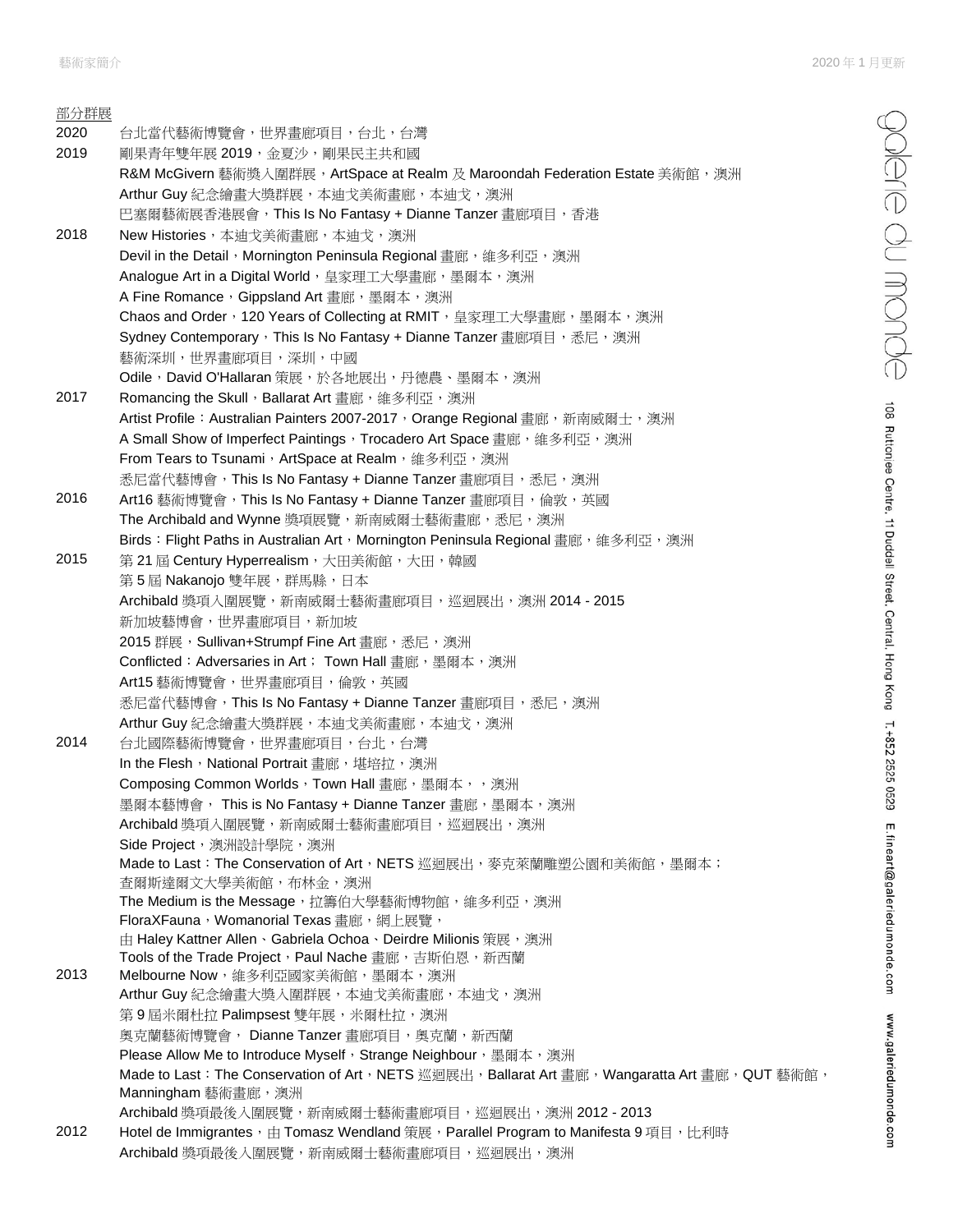2012 Wynne 獎項最後入圍展覽, 新南威爾士藝術書廊項目, 悉尼, 澳洲 Sub12, The Substation, 墨爾本, 澳洲 Lie of the Land, 澳洲駐華盛頓大使館,華盛頓,美國 Revealed: Inside the Private Collections of South Australia,薩姆斯塔格博物館,阿德萊德,澳洲 Juan Ford and Shaun O'Connor, Krause 畫廊, 紐約, 美國 Signal 8: Storm, The Cat Street Gallery, 香港 Made to Last: The Conservation of Art, NETS 巡迴展出, 由Sherryn Vardy、Sophia Lewincamp策展, Latrobe Regional書廊,澳洲 首屆 The Rockhampton 邀請賽金獎展覽,Rockhampton Art 畫廊,昆士蘭,澳洲 SSFA12, Sullivan+Strumpf Fine Art 書廊,悉尼,澳洲 A4 Art, 西城空間, 墨爾本, 澳洲 2011 新加坡藝博會 Art Stage, Sullivan+Strumpf Fine Art 畫廊項目, 新加坡 Double Vision, 麥克萊蘭雕塑公園和美術館, 墨爾本, 澳洲 Wattle, The Cat Street Gallery, 香港 Trans, Footscray 社區藝術中心, 墨爾本, 澳洲 High Definition - New Realist Painting, 天堂山, 墨爾本, 澳洲 High Definition - New Realist Painting, Austin Tung 畫廊,墨爾本,澳洲 SSFA11, Sullivan+Strumpf Fine Art 畫廊,悉尼,澳洲 2010 Outside In, 麥克萊蘭雕塑公園和美術館,墨爾本,澳洲 Basil Sellers 藝術獎項展覽, Lan Potter 藝術博物館, 墨爾本大學, 墨爾本, 澳洲 Present Tense, 國家肖像館,亞堪培拉,澳洲 Understory,德文波特地區畫廊,德文波特,澳洲 Wynne 獎項群展,新南威爾士藝術畫廊,悉尼,澳洲 Imaging the Apple, AC Institute (Direct Chapel), 紐約,美國 The Shilo Project, National Trust S.H. Ervin 畫廊,悉尼,澳洲 SSFA10, Sullivan+Strumpf Fine Art 畫廊,悉尼,澳洲 2009 Murray Darling Palimpsest, 2009年米爾杜拉藝術節,溫特沃斯監獄,米爾杜拉,澳洲 Sir John Sulman 獎項入圍展覽, 新南威爾士藝術畫廊,悉尼,澳洲 Doug Moran National Portrait 獎項入圍展覽, 新南威爾士州立圖書館,悉尼,澳洲 Arthur Guy 紀念繪畫大獎入圍群展,本迪戈美術畫廊,本迪戈,澳洲 The Space in Between - Book Project,沃加沃加藝術畫廊,新南威爾士,澳洲 The Skin Show, Shifted 視覺藝術空間,墨爾本,澳洲 The Shilo Project, Lan Potter 藝術博物館,墨爾本大學,墨爾本,澳洲 Now & Then,坎貝爾敦藝術中心,悉尼,澳洲 A Natural World,格林埃拉市書廊,格林埃拉,澳洲 SSFA09, Sullivan+Strumpf Fine Art 畫廊,悉尼,澳洲 2008 Contemporary Australia: Optimism, 昆士蘭現代藝術博物館, 布里斯班, 澳洲 Neo-Goth: Back in Black, 昆士蘭大學藝術博物館, 布里斯班,澳洲 A Strange Façade, Gippsland Regional Art 畫廊,吉普斯蘭,澳洲 A4 Art, 西城空間, 墨爾本, 澳洲 When You Think About Art, George Paton 畫廊,墨爾本,澳洲 The Space in Between, 本迪戈美術畫廊, 本迪戈, 澳洲 Eye to I, Warrnambool Art 畫廊, 瓦南布爾,澳洲 SSFA08, Sullivan+Strumpf Fine Art 畫廊,悉尼,澳洲 2007 The Far Side of the Moon, 麥克萊蘭雕塑公園和美術館, 墨爾本, 澳洲 珀斯城市藝術獎展覽,珀斯市政廳,珀斯,澳洲 昆士蘭大學藝術家自畫像大獎展覽,昆士蘭大學藝術博物館,布里斯班,澳洲 Eye to I, 巴拉瑞特藝術書廊, 巴拉瑞特, 澳洲 The Year in Art, S.H. Ervin 書廊,悉尼,澳洲 The Redlands Westpac 藝術獎展覽, Mosman Art 畫廊,悉尼,澳洲 Apropos - Human Rights in Art,Bus 117, 2007 人權電影節項目,墨爾本,澳洲 人權電影節,墨爾本,澳洲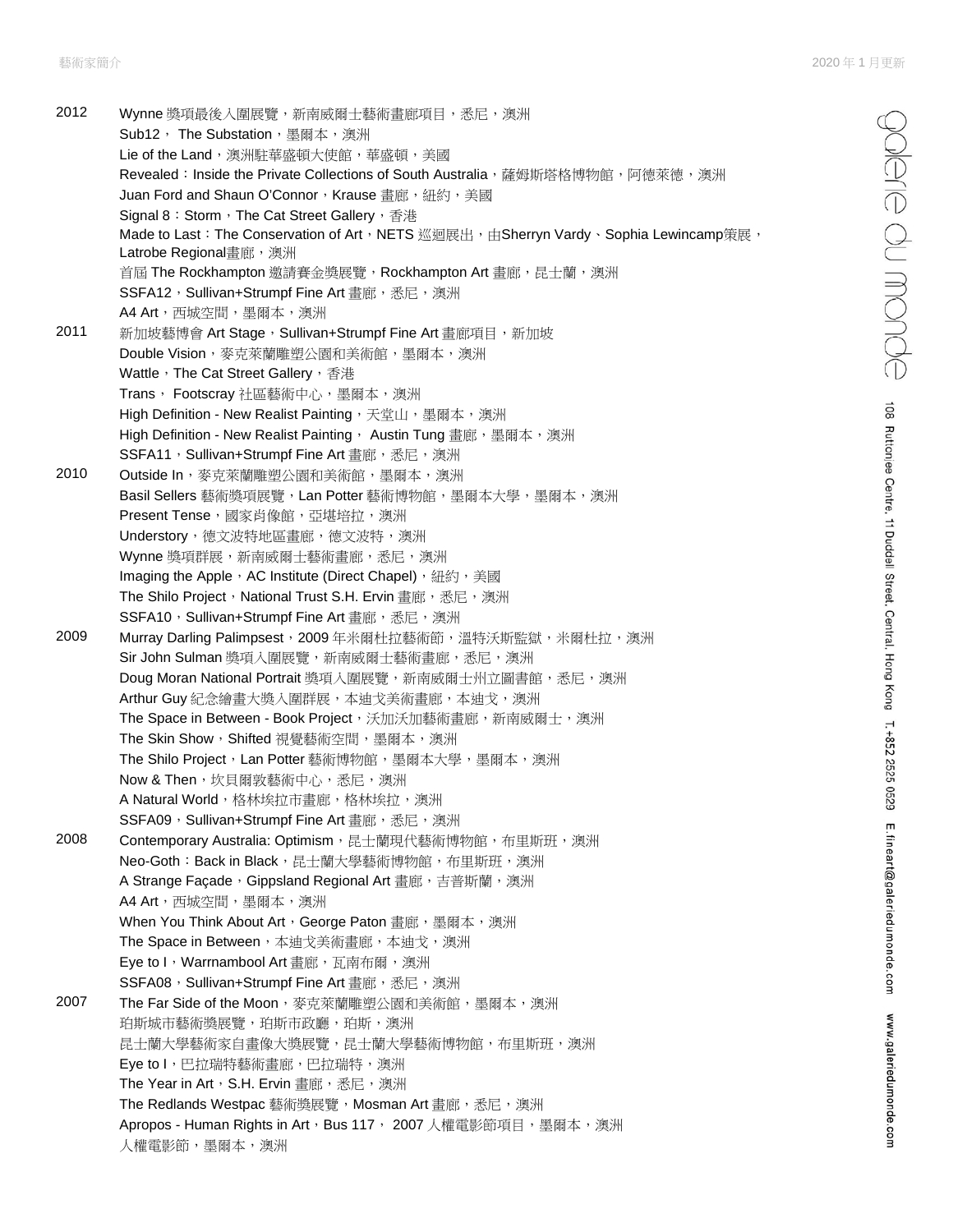polere du monde

108 Ruttonjee Centre, 11 Duddell Street, Central, Hong Kong T.+852 2525 0529 E.fineart@galeriedumonde.com

www.galeriedumonde.com

2007 SSFA07, Sullivan+Strumpf Fine Art 美術館,悉尼,澳洲 A4 Art, 西城空間, 墨爾本, 澳洲 普羅米修斯藝術獎, Saints Anglican 學校, 黃金海岸, 澳洲 The Space in Between,維多利亞藝術學院,Margaret Lawrence 畫廊,墨爾本大學,墨爾本; 本迪戈美術畫廊,本迪戈,澳洲 Royal Rumble 2, Kings ARI, 墨爾本,澳洲 Behind You, Underground - RMIT Union Collection Retrospective, 墨爾本,澳洲 2006 Overlap, The Sainsbury 畫廊, 羅馬, 意大利 Flaming Youth, Orange Regional 畫廊, 新南威爾士, 澳洲 Fisher's Ghost Art Award, 坎貝爾藝術中心,悉尼,澳洲 A4 Art - 重聚,西城空間,墨爾本,澳洲 陽光海岸藝術獎展, Caloundra Regional 畫廊, 昆士蘭, 澳洲 A portable model of..., La Trobe Regional 書廊,墨爾本,澳洲 Where the Beep Hell are Ya? , Kings Artist Run Initiative, 墨爾本, 澳洲 2005 Arthur Guy 紀念繪書大獎入圍群展,本迪戈美術書廊,本迪戈,澳洲 Salon des Refuses, S.H. Ervin 書廊,悉尼,澳洲 The Year in Art, S.H. Ervin 畫廊,悉尼,澳洲 A Portable Model of..., Plimsoll 畫廊,塔斯馬尼亞大學,霍巴特,澳洲 This Urban World, Devonport Regional 畫廊, 塔斯馬尼亞, 澳洲 **Selekta**, 西城空間, 墨爾本, 澳洲 ABN Amro 新進藝術家獎展, ABN Amro 辦事處, 墨爾本及悉尼,澳洲 Australian Icons Framed, 國家信託基金會,索菲特溫特沃斯酒店,悉尼,澳洲 Exposure, Trocadero 藝術空間, 墨爾本, 澳洲 Why are you showing here? , Trocadero 藝術空間, 墨爾本, 澳洲 Satellite Cities and Tabloid Life, 蒙納士大學畫廊, 墨爾本, 澳洲 2004 Fletcher Jones 藝術大獎展, Geelong Art 畫廊,吉朗,澳洲 Address Book, Bus 畫廊, 墨爾本, 澳洲 Salon des Refuses, S.H. Ervin 畫廊,悉尼,澳洲 墨爾本當代藝術博覽會,墨爾本,澳洲 ABN Amro 新進藝術家獎展,ABN Amro 辦事處,墨爾本及悉尼,澳洲 21 世紀澳洲多元文化,Manningham Art 畫廊,墨爾本,澳洲 Imaging the Apple,全國巡迴展,由 John R. Neeson 策劃,澳洲 2003 SBS/Federation Square Contemporary Art Prize Federation Square, 墨爾本,澳洲 Nth Art, Nth Art, 倫敦, 英國 Melbourne X, 堪培拉當代藝術空間, 堪培拉, 澳洲 Melbourne X,悉尼藝術學院畫廊,悉尼大學,悉尼,澳洲 Glacier: Contemporary Painting,巡迴展,昆士蘭州及維多利亞州,澳洲 Headspace,國家神經科學系,墨爾本大學,墨爾本,澳洲 Arthur Guy 紀念繪畫大獎入圍群展,本迪戈美術畫廊,本迪戈,澳洲 Posted, MOP 項目,悉尼,澳洲 The Robert Jacks 繪畫大獎展,本迪戈美術畫廊,本迪戈,澳洲 Conrad Jupiters 繪畫大獎展,黃金海岸市畫廊,黃金海岸,澳洲 The Brett Whiteley 旅遊藝術獎學金, Brett Whiteley 工作室,悉尼,澳洲 Royal Rumble, Kings 當代藝術空間,墨爾本,澳洲 2002 吉朗當代藝術獎,吉朗藝術畫廊,吉朗,澳洲 墨爾本當代藝術博覽會,墨爾本,澳洲 2001 The Siemens 藝術大獎展,皇家理工大學畫廊,墨爾本大學,墨爾本,澳洲 Melbourne x 8, 482 畫廊, 布里斯班, 澳洲 Look See: Five Contemporary Painters, 蒙納士大學畫廊, 克萊頓,澳洲 Glacier: Contemporary Painting, 皇家理工大學畫廊, 墨爾本, 澳洲 The Mediated Portrait / Image in Painting and Drawing, Mass 畫廊, 墨爾本,澳洲 2001 懷阿拉藝術大獎,懷阿拉,澳洲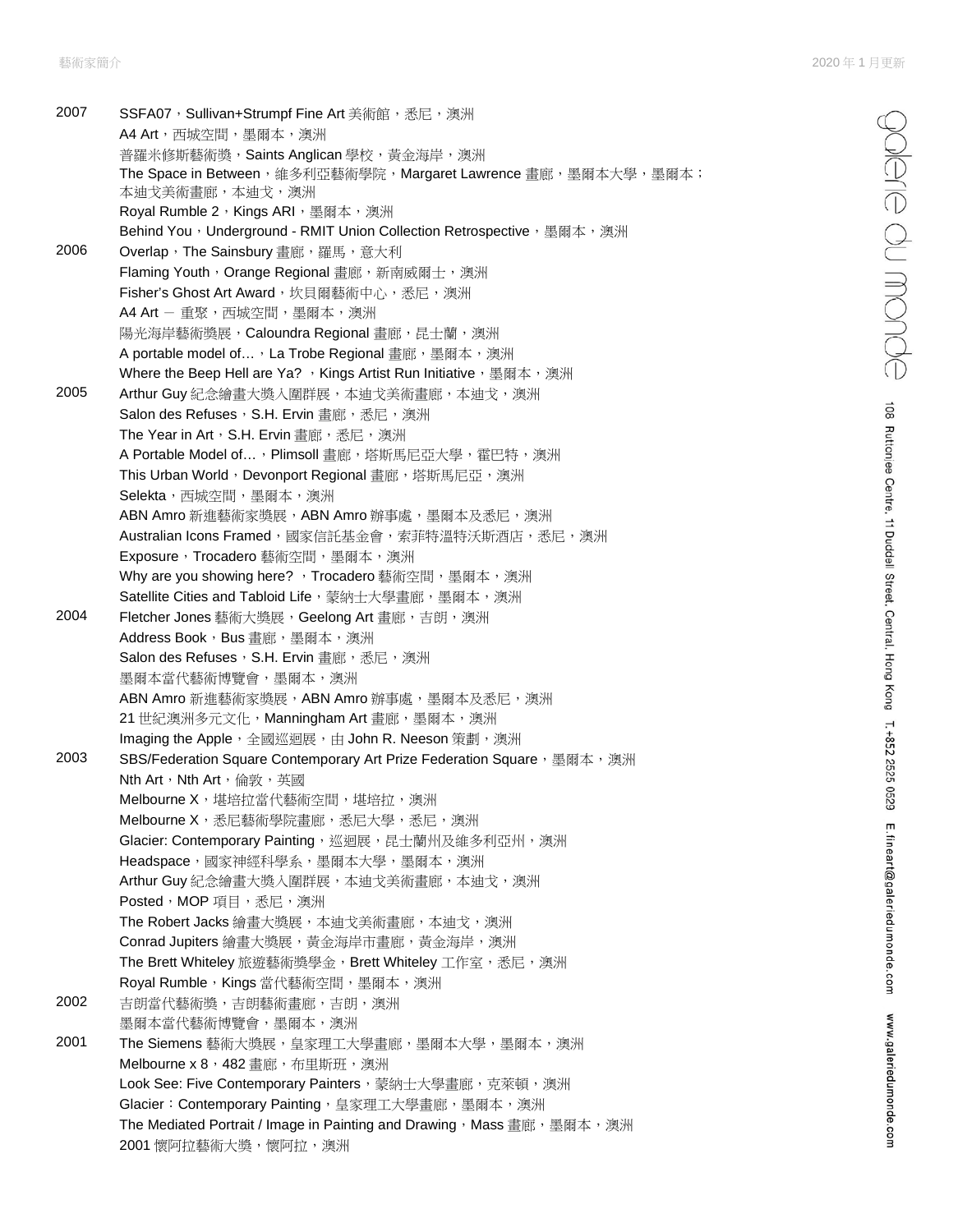| 2001 | The Space in Between,Platform,墨爾本,澳洲                               |
|------|--------------------------------------------------------------------|
|      | Eat My Art,TCB art Inc.,墨爾本,澳洲                                     |
| 2000 | Conrad Jupiters 繪畫大獎展,黃金海岸市畫廊,黃金海岸,澳洲                              |
|      | A Brush with Death,La Trobe St 畫廊,墨爾本,澳洲                           |
| 1999 | 皇家理工大學藝術展,元智大學項目,桃園,台灣                                             |
|      | Darebin - Latrobe Acquisitive 藝術大獎, Bundoora Park Homestead,墨爾本,澳洲 |
|      | Project One,George Paton 書廊,墨爾本,澳洲                                 |
|      | Artzine,Spencer Street 書廊,墨爾本,澳洲                                   |
|      | The New Collectable,First Site 書廊,墨爾本,澳洲                           |
|      | 2 Years of Span,Span 書廊,墨爾本,澳洲                                     |
| 1998 | 皇家理工大學藝術展,香港藝術中心項目,香港                                              |
|      | The Victorian Campus 藝術大獎,George Paton 書廊,墨爾本,澳洲                   |
|      | 皇家理工大學碩十藝術展,101 Collins Street Annex,墨爾本,澳洲                        |
| 1997 | Love Arm Live,墨爾本藝穗節,墨爾本,澳洲                                        |
|      | Contingency,Span 書廊,墨爾本,澳洲                                         |
|      |                                                                    |
|      | 獎項、資助、藝術家推駐                                                        |
| 2015 | 獲澳洲藝術委員會頒發創作資助金                                                    |
| 2013 | 獲澳洲藝術委員會成立的創作資助金                                                   |

- 2011 參與美國紐約 OMI 國際藝術中心藝術家進駐計劃
- 2010 獲頒發澳洲墨爾本大學伊恩波特藝術博物館 Basil Sellers 藝術獎;全澳民選獎,澳洲 獲澳洲藝術委員會頒發創作資助金 參與澳洲瑙拉 Bundanon Studio 藝術家進駐計劃 參與澳洲米爾杜拉 Art Vault 藝術家進駐計劃
- 2006 獲澳洲 Campbelltown 藝術中心頒發 Fisher's Ghost 藝術獎 獲澳洲藝術委員會資助參與意大利羅馬 Studio 藝術家進駐計劃
- 2004 獲澳洲吉朗美術館頒發 Fletcher Jones 當代藝術獎冠軍
- 2004 獲 ABN Amro 新興藝術家獎;全澳民選獎,悉尼,澳洲 獲得由 S.H. Ervin 畫廊舉辦的 Redlich 民選獎冠軍,悉尼,澳洲
- 2003 獲黃金海岸市畫廊頒發康拉德木星藝術獎,澳洲
- 2002 獲澳洲藝術委員會頒發創作資助金
- 獲澳洲墨爾本皇家理工大學畫廊頒發的 Siemens 藝術獎
- 2001 獲得 Whyalla 藝術獎冠軍,澳洲
- 1998 獲得維多利亞州校園藝術獎重要獎項,澳洲
- 1996 獲澳洲皇家理工大學頒發皇家理工大學聯盟藝術資助金